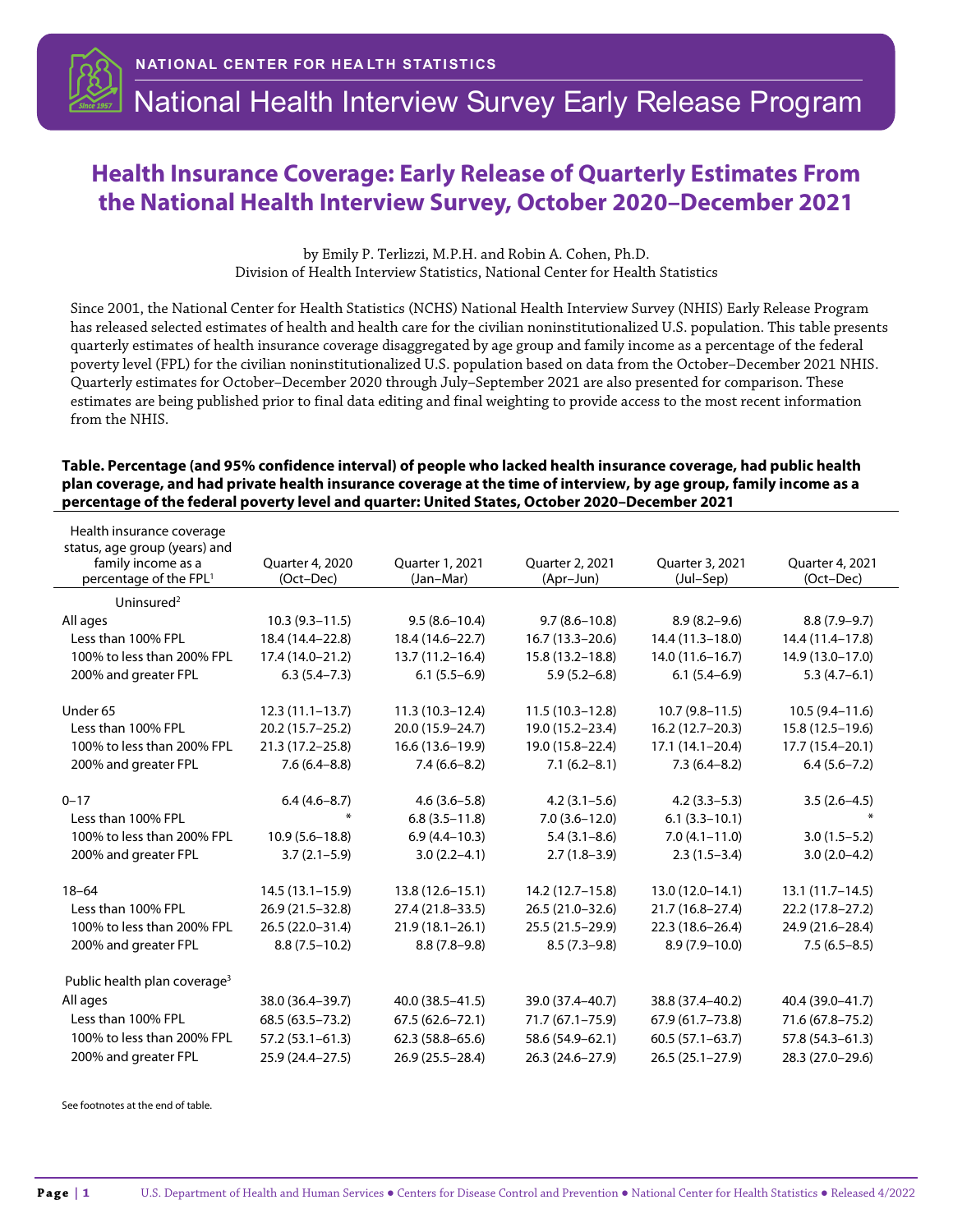**Table. Percentage (and 95% confidence interval) of people who lacked health insurance coverage, had public health plan coverage, and had private health insurance coverage at the time of interview, by age group, family income as a percentage of the federal poverty level and quarter: United States, October 2020–December 2021—cont.**

| Health insurance coverage<br>status, age group (years) and<br>family income as a percentage<br>of the FPL <sup>1</sup> | Quarter 4, 2020<br>(Oct-Dec) | Quarter 1, 2021<br>(Jan-Mar) | Quarter 2, 2021<br>(Apr-Jun) | Quarter 3, 2021<br>(Jul-Sep) | Quarter 4, 2021<br>(Oct-Dec) |  |
|------------------------------------------------------------------------------------------------------------------------|------------------------------|------------------------------|------------------------------|------------------------------|------------------------------|--|
| Under 65                                                                                                               | 26.3 (24.4-28.2)             | 28.3 (26.6-30.0)             | 27.3 (25.7-29.0)             | 26.9 (25.3-28.5)             | 28.4 (27.0-29.9)             |  |
| Less than 100% FPL                                                                                                     | 65.2 (59.6-70.6)             | 64.3 (59.1-69.2)             | 67.7 (62.5-72.6)             | 63.9 (56.9-70.5)             | 68.7 (64.2-72.9)             |  |
| 100% to less than 200% FPL                                                                                             | 47.8 (42.9-52.7)             | 54.4 (50.5-58.3)             | 50.4 (46.5-54.2)             | $51.3(47.5 - 55.1)$          | 49.7 (46.2-53.3)             |  |
| 200% and greater FPL                                                                                                   | $11.8(10.4 - 13.4)$          | $12.8(11.6 - 14.1)$          | $12.6(11.2 - 14.1)$          | 13.2 (11.8-14.6)             | $13.6(12.5 - 14.7)$          |  |
|                                                                                                                        |                              |                              |                              |                              |                              |  |
| $0 - 17$                                                                                                               | $41.7(37.1 - 46.3)$          | 45.6 (42.6-48.6)             | 43.8 (41.2-46.4)             | 42.5 (39.9-45.3)             | 45.4 (42.8-48.0)             |  |
| Less than 100% FPL                                                                                                     | 85.9 (77.2-92.2)             | 87.5 (81.7-92.1)             | 87.0 (81.2-91.6)             | 85.2 (79.9-89.6)             | 89.2 (84.5-92.9)             |  |
| 100% to less than 200% FPL                                                                                             | 69.2 (60.2-77.3)             | 76.4 (71.5-80.8)             | 78.0 (73.2-82.2)             | 74.9 (69.0-80.2)             | 74.0 (68.8-78.7)             |  |
| 200% and greater FPL                                                                                                   | $16.7(13.1 - 20.9)$          | 19.1 (16.8-21.5)             | $16.7(14.5-19.2)$            | 19.4 (16.9-22.1)             | 20.8 (18.2-23.7)             |  |
|                                                                                                                        |                              |                              |                              |                              |                              |  |
| $18 - 64$                                                                                                              | 20.6 (19.2-22.1)             | 22.0 (20.5-23.5)             | 21.3 (19.5 - 23.3)           | 21.1 (19.6-22.7)             | 22.2 (20.8-23.7)             |  |
| Less than 100% FPL                                                                                                     | 52.7 (46.6-58.8)             | 51.3 (45.4-57.1)             | 55.8 (48.5-62.9)             | 52.3 (44.2-60.4)             | 57.3 (52.2-62.2)             |  |
| 100% to less than 200% FPL                                                                                             | 37.1 (32.4-42.1)             | 42.3 (38.1-46.7)             | 37.0 (32.4-41.7)             | 39.1 (35.0-43.3)             | 37.9 (33.8-42.0)             |  |
| 200% and greater FPL                                                                                                   | $10.3(9.0 - 11.6)$           | $10.8(9.6 - 12.1)$           | $11.3(9.7-13.0)$             | $11.1(9.9-12.5)$             | $11.2(10.0-12.5)$            |  |
| Private health insurance<br>coverage <sup>4</sup>                                                                      |                              |                              |                              |                              |                              |  |
| All ages                                                                                                               | $61.2(59.4 - 63.0)$          | 59.7 (58.0-61.4)             | $60.6(59.1 - 62.0)$          | 61.4 (59.9-62.9)             | 59.8 (58.2-61.4)             |  |
| Less than 100% FPL                                                                                                     | 18.1 (14.2-22.5)             | 17.0 (13.2-21.5)             | 15.7 (12.5-19.4)             | 20.8 (15.4-27.1)             | 17.3 (13.7-21.4)             |  |
| 100% to less than 200% FPL                                                                                             | 34.9 (31.2-38.7)             | 32.2 (29.1-35.4)             | 34.2 (31.2-37.4)             | 34.9 (31.5-38.5)             | 34.4 (31.0-37.9)             |  |
| 200% and greater FPL                                                                                                   | 78.2 (76.6-79.7)             | 77.1 (75.9-78.2)             | 77.9 (76.7-79.2)             | 77.0 (75.4-78.6)             | 76.5 (75.0-77.9)             |  |
| Under 65                                                                                                               | $63.2(61.1 - 65.4)$          | $62.3(60.4 - 64.2)$          | $63.2(61.6 - 64.8)$          | 64.2 (62.4-65.9)             | $62.9(61.2 - 64.6)$          |  |
| Less than 100% FPL                                                                                                     | $17.2(13.1 - 21.9)$          | 17.3 (13.2-22.0)             | $14.8(11.3-19.0)$            | $21.2(15.1 - 28.4)$          | 16.7 (13.2-20.7)             |  |
| 100% to less than 200% FPL                                                                                             | 34.1 (29.8–38.6)             | 31.8 (28.0-35.8)             | 34.6 (31.2-38.2)             | 34.4 (30.3-38.6)             | 35.6 (31.9-39.4)             |  |
| 200% and greater FPL                                                                                                   | 82.0 (80.1-83.7)             | 81.6 (80.2-82.9)             | 82.0 (80.5-83.3)             | 81.1 (79.4-82.7)             | 81.6 (80.1-82.9)             |  |
|                                                                                                                        |                              |                              |                              |                              |                              |  |
| $0 - 17$                                                                                                               | 54.3 (49.6-58.9)             | 52.0 (48.9-55.0)             | 54.3 (51.6-57.1)             | 55.5 (52.4-58.5)             | 53.4 (50.8-56.0)             |  |
| Less than 100% FPL                                                                                                     |                              | $6.7(4.0-10.5)$              | $8.0(4.5-13.0)$              | $10.1(6.4 - 15.0)$           | $6.5(3.7-10.4)$              |  |
| 100% to less than 200% FPL                                                                                             | 24.8 (17.2–33.7)             | $20.2(15.7 - 25.3)$          | $20.3(16.1-25.1)$            | 22.6 (17.8-27.9)             | 26.3 (21.0-32.0)             |  |
| 200% and greater FPL                                                                                                   | 80.8 (76.4-84.8)             | 80.0 (77.5-82.4)             | 82.3 (79.8-84.7)             | 80.2 (77.2-82.9)             | 78.6 (75.7-81.2)             |  |
| $18 - 64$                                                                                                              | 66.5 (64.7-68.3)             | 66.1 (64.2-68.1)             | 66.4 (64.7-68.2)             | $67.3(65.5 - 69.1)$          | 66.4 (64.6-68.2)             |  |
| Less than 100% FPL                                                                                                     | $22.1(17.2 - 27.7)$          | 23.2 (17.4-29.9)             | 19.0 (14.3-24.5)             | 27.2 (18.7-37.0)             | 22.3 (17.6-27.6)             |  |
| 100% to less than 200% FPL                                                                                             | 38.8 (34.3-43.3)             | 38.2 (33.5-43.1)             | 41.5 (37.4-45.8)             | 40.5 (35.8-45.2)             | 40.2 (36.2-44.3)             |  |
|                                                                                                                        |                              |                              |                              |                              |                              |  |
| 200% and greater FPL                                                                                                   | 82.3 (80.6-84.0)             | 82.1 (80.8-83.4)             | $81.8(80.1 - 83.5)$          | 81.3 (79.7-82.9)             | 82.6 (80.9-84.1)             |  |

\*Estimate is not shown, as it does not meet NCHS standards of reliability.

1 FPL is federal poverty level. The percentage of respondents in the unknown FPL category in the fourth quarter of 2020 was 10.4%, in the first quarter of 2021 was 10.5%, in the second quarter of 2021 was 9.7%, in the third quarter of 2021 was 9.5%, and in the fourth quarter of 2021 was 9.8%. Estimates may differ from estimates that are based on both reported and imputed income.

2 People were defined as uninsured if they did not have any private health insurance, Medicare, Medicaid, Children's Health Insurance Program (CHIP), state-sponsored or other government-sponsored health plan, or military plan. People were also defined as uninsured if they had only Indian Health Service coverage or had only a private plan that paid for one type of service, such as accidents or dental care.

<sup>3</sup>Public health plan coverage includes Medicaid, CHIP, state-sponsored or other government-sponsored health plan, Medicare, and military plans. A small number of people were covered by both public and private plans and were included in both categories.

4 Private health insurance coverage includes any comprehensive private insurance plan (including health maintenance and preferred provider organizations). These plans include those obtained through an employer, purchased directly, purchased through local or community programs, or purchased through the Health Insurance Marketplace or a state-based exchange. Private coverage excludes plans that pay for only one type of service, such as accidents or dental care. A small number of people were covered by both public and private plans and were included in both categories.